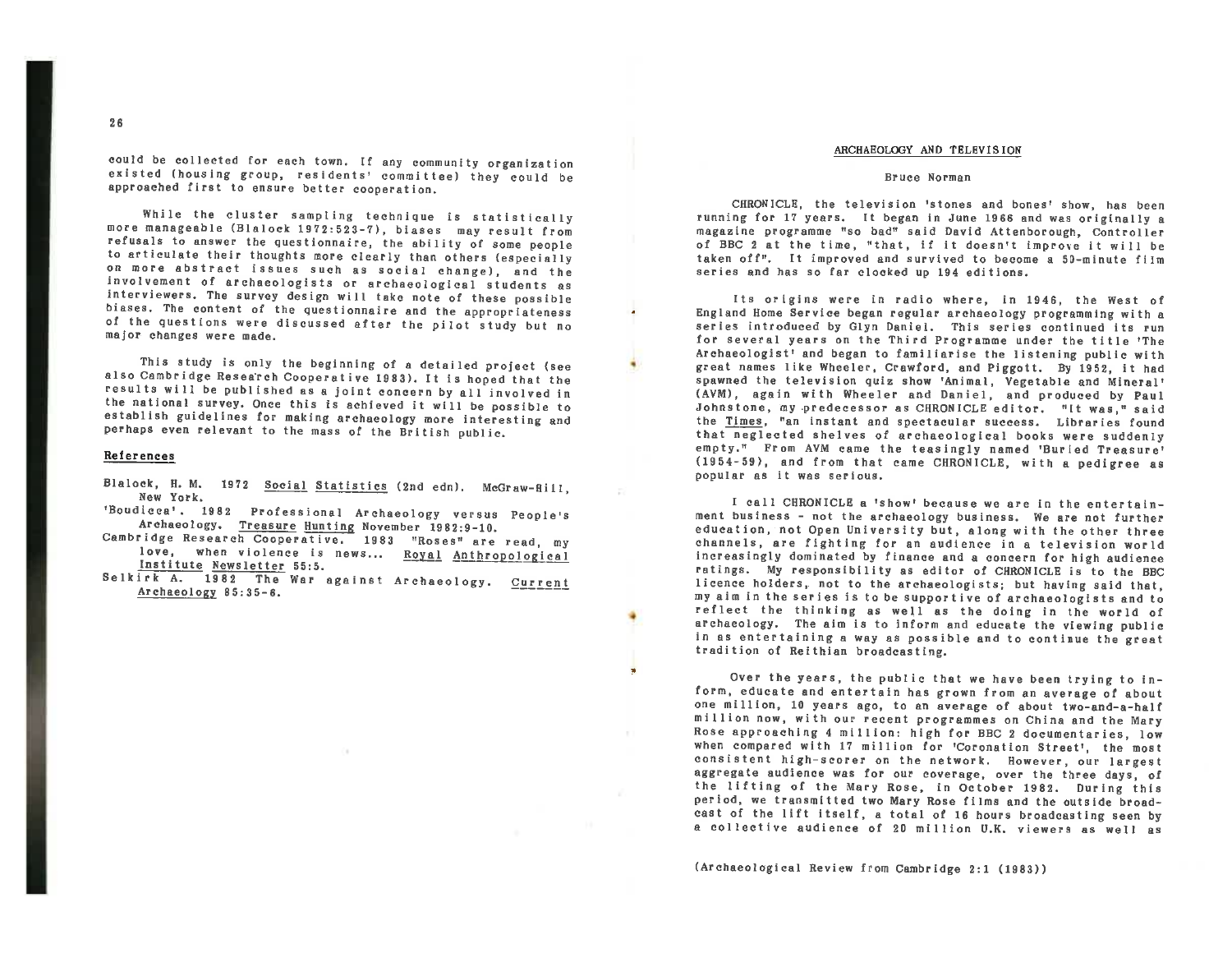viewers in Europe. It was probably the longest exposure and the largest audience that archaeology has ever had and the first time since King Tut that archaeology has really been international news.

How well we might have succeeded in informing, educating and even entertaining the public is measured by the R.I. -- Reaction Index -- the result of **a** survey that has invited the audience to say how much they enjoyed **a** programme. On a 100 point scale, sport and light entertainment get about 50, drama 60, documentaries about 70. CHRONICLE ranges from 64 to 84, well above average, but the reason for the high R.l. is not just the result of the quality of the programmes but equally the comparative smallness of the audience. The smaller the audience, the better the reaction. A small audience is predisposed to watch, already committed, and prepared to like. A big audience contains a large percentage of casual viewers who, too lazy to switch off, will, when asked, complain that they have been bored.

œ.

So, how do I choose subjects for a CHRONICLE run? I have four major considerations:

1) The importance of the story in archaeological terms.

2) The story's potential as a television film: How visual is it (pretty 1ocations, interesting personalities, fascinating artefacts, availability of old film, stills, etc.)? Is there sufficient material for 50 minutes? (many stories fell simply because they are not BIG enough). Will it move? (Whereas radio, by stimulating the mind's eye, can transport the whole of Hannibal's entourage across the Alps, see Evens at Knossos, Woolley at Ur, or Leyard at Nimrud, television cannot. It is largely restricted to present-day pictures of inanimate objects.) Can the camera, by panning across deserts, probing into trenches, following the activities of, I hope, reasonably animate archaeologists, provide sufficient movement to satisfy a movie medium? 3) Will the story help provide subject and visual variety and balance to the series as a whole Ca dig here, a biographical assessment there, an excavation in Devon, a major monument in Denmark)?

4) How much? The budget. Whereas radio equals two people and a tape recorder in a shoulder bag and a programme budget of £600, television is a travelling circus of five to eight people and often as many as 30 boxes of equipment, A film in the U.K. costs about £25,000, a film in Peru or Pakistan approximately £65,000. Travel abroad becomes increasingly difficult.

Programme ideas, unlike the goddess Minerva, never spring fully armed from the head. They struggle out, weak and naked, have to be fed, watered, clothed and encouraged to grow but, before the nurturing process can begin, the embryo ideas have to be gathered. I have three sources - the public, whose pleasure **and education** I'm **serving,** the professional archaeologists, whose subject I'm promoting, and the programme makers themselves, who are the agents of communication.

l have never actually received an idea from a member of the public that has been converted into a programme - probably because most ideas submitted are to do with ley-lines or the 'Mystery of Rennes le Chateau•. However, letters and phone calls in conjunction with the reaction indices provide a barometer of interest and a guide to the kind of programme that our viewers would I ike . When I ran the science series HORIZON, I knew that three topics never failed with the audience - cancer, children and dogs. The CHRONICLE equivalents are wet planks, dead bodies, treasure and palm trees or, expressed another way, underwater archaeology, Egyptology, gold artefacts and exotic locations. The best, i.e. most popular, CHRONICLE programme would be the discovery of an Egyptian mummy with gold teeth on a submerged wreck off an island in the Caribbean. However, compared with HORIZON, CHRONICLE is at a disadvantage, not only because HORIZON subjects are animate and CHRONICLE'S inanimate, but because they have an immediate audience relevance -- cancer concerns everyone -- whereas wet planks are immediately relevant to no-one. Relevance has to be explained. Archaeology films are the most difficult documentaries to make for television.

Compared with the total failure rate of ideas submitted by the general public, the professional archaeologists have a success rate of 25%. About one-quarter of our output is the direct result of a letter or extended phone call to me from a trusty or trusted archaeologist, and the reason for this is that archaeologists have become increasingly aware of what they can do for themselves. Gone are the days when I received letters that began 'Dear Sir, I don't have a television set myself but I have just completed a book/paper/dig and wonder if ...' and, only rarely now does someone suggest our covering, say, early metallurgy in south-east Spain - a fascinating topic but not one that is visually strong. Most archaeologists have become aware of our need for good but simple stories with interesting visuals that will last for 50 minutes but which are largely devoid of academic ifs, buts and maybes. They know this because they have watched the programmes or have taken part in one. Many archaeologists have become excellent performers. I no longer need a professional television front person. The archaeologists can talk direct to the audience, and what they lack in professional smoothness they more than make up for in enthusiasm. As far as I'm concerned, the more archaeologists involve themselves with archaeology on television, the better all round.

However, most programme ideas come from archaeologists indirectly through the medium of the programme makers themselves. None of my producers are professional archaeologists but they have a wide knowledge of archaeology and are constantly in touch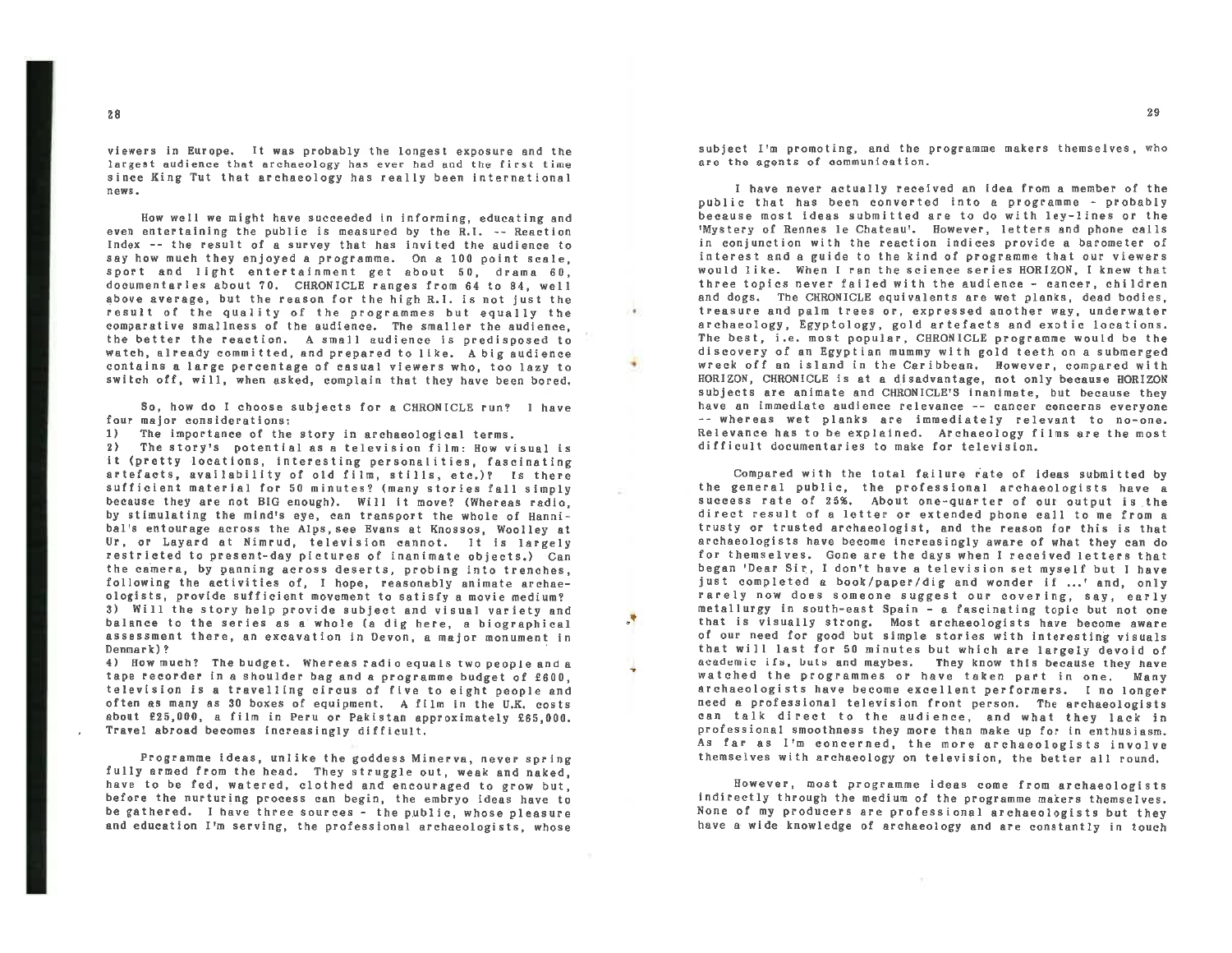with archaeologists  $\pm$  talking, reading, picking up the 'feel' of the state of the discipline. It is this awareness of the shifts and changes in the world of archaeology that has led, I hope, to our being able to reflect these shifts and changes on the television screen.

So much *tor* the theory, what *ot* the practice? What has actually hit the silver screen in the pest four or five years? Compared with ten years ago, I notice one major shift of emphasis counting things is in. Along with this shift, there is an increasing concern with industrial, above ground and underwater archaeology and a concern with what I'll call the subject 'philosophy'.

Digs are out for two reasons; the archaeologist seems to have lost interest in. them (rescue is no longer the priority it once was) and television can't afford to film them. There was a halcyon time when CHRONICLE could start filming a dig, hope for the best and abandon it if it wasn't, from <sup>a</sup>programme point of view, sufficiently interesting. Now we can't afford to film until we know that the dig is actually significant, by which time it's too late to start as the dig's almost over and, as we are not in the business of re-creating discoveries, the sense of discovery is gone. We are, as the Americans might say, in <sup>a</sup> 'Cateh 22 situation' with the result that, in the past four<br>years, we have covered only five digs: 1) Ivor Noel Hume's dig on the seventeenth century English settlement at Williamsburg in Virginia (filmed over several seasons by them and re-edited by us, so no great time and money problem there); 2) Colin Renfrew's dig on Melos; 3) the excavation of the Orphean temple complex in the grounds of the Littlecote House, Wiltshire (as both digs were already completed we merely filmed and explained the sites); 4) Barry Cunliffe's dig at Roman Bath and 5) Martin Biddle's dig at Anglo-Saxon Repton (short, concentrated digs that could be satisfactorily filmed in our normal three-week schedule). Whilst all these films were different in feel and presentation, they had in common the fact that they showed the audience the literal and metaphorical nitty-gritty of dirt archaeology. I think that it is most important that our audience should be shown the techniques, especially new techniques, of excavation -- the baekbone of archaeology -- and I shall continue to remind them at least once every CHRONICLE season.

Apart from digs, what else might the television audience have learned from CHRONICLE over the past four or five years?<br>For the purpose of this article I have tried to do a programme subject-breakdown. It's inevitably an inexact catalogue but reveals the following:

| Ancient civilisations    | 19 |
|--------------------------|----|
| Biographies              | 3  |
| Industrial archaeology   | 3  |
| Above ground archaeology | 3  |
| Underwater archaeology   | 6  |
| Philosophy               | 2  |
| Amateur archaeology      | 4  |

The films on ANCIENT CIVILISATIONS show a fairly comprehensive world-wide spread. They include: the Greeks (4 - Philip of Macedon's grave, Acropolis preservation, the Melos dig and Santorini and theories about Thera); the temples of Philae, the complex at Abydos, and 'obelisks'); the<br>Chinese (2 - the tomb of the Emperor of Ch'in, the Han and T'ang Dynasties); the North American Indians (2 - north-east and southwest), plus single programmes about the Indus valley, the Hatrans, the Incas, the people of Zimbabwe and, at home in Britain, the Stone Age, the Romans and the Anglo-Saxons. In addition, we have done separate but complete series on the Vikings and the Indian civilisations of Mexico.

BIOGRAPHIES -- specific films about the work of archaeologists as opposed to biographical sequences incorporated archaeologists as opposed to biographical sequences incorporated<br>in the CIVILISATIONS films -- have included a re-assessment of Schliemann•s work at Troy and linked biographies of Amelia Edwards and Flinders Petrie and their work in Egypt.

INDUSTRIAL ARCHAEOLOGY has been reflected by Ken Hudson•s 'Electric Revolution' which travelled between the Hoover building and Brighton airport via assorted gas works and low-rise flats and the American Tom Hughes' view of the 'Bridge that Spanned the World' - Coalbrookdale here and in the United States, and a look at the decline of the South Wales Coalfield.

ABOVE GROUND ARCHAEOLOGY has been shown in Venice, in Ceci <sup>I</sup> Hewitt's programme the 'Master Carpenters', and in the film which followed the dismantling of a Sussex cottage and its re-erection in the Weald and Downland Museum.

UNDERWATER ARCHAEOLOGY has submerged with the Kyrenia ship and various other wrecks in the eastern Mediterranean, the Dutch<br>seventeenth century merchantman 'Slot Ter Hooge', the Armada's 'Trinidad Valencera', and, of course, the 'Mary Rose' (three times, plus the outside broadcast).

·~

Once <sup>a</sup>year I try to carry at least one topical/philosoph- ical/debate type programme. In this category were 'The Treasure Vanishes', a look at the major archaeologleal finds that have disappeared in this country over the last 300 years, which contained <sup>a</sup>plea for people to search their attics. This resulted in the British Museum becoming richer by a celtic sword and